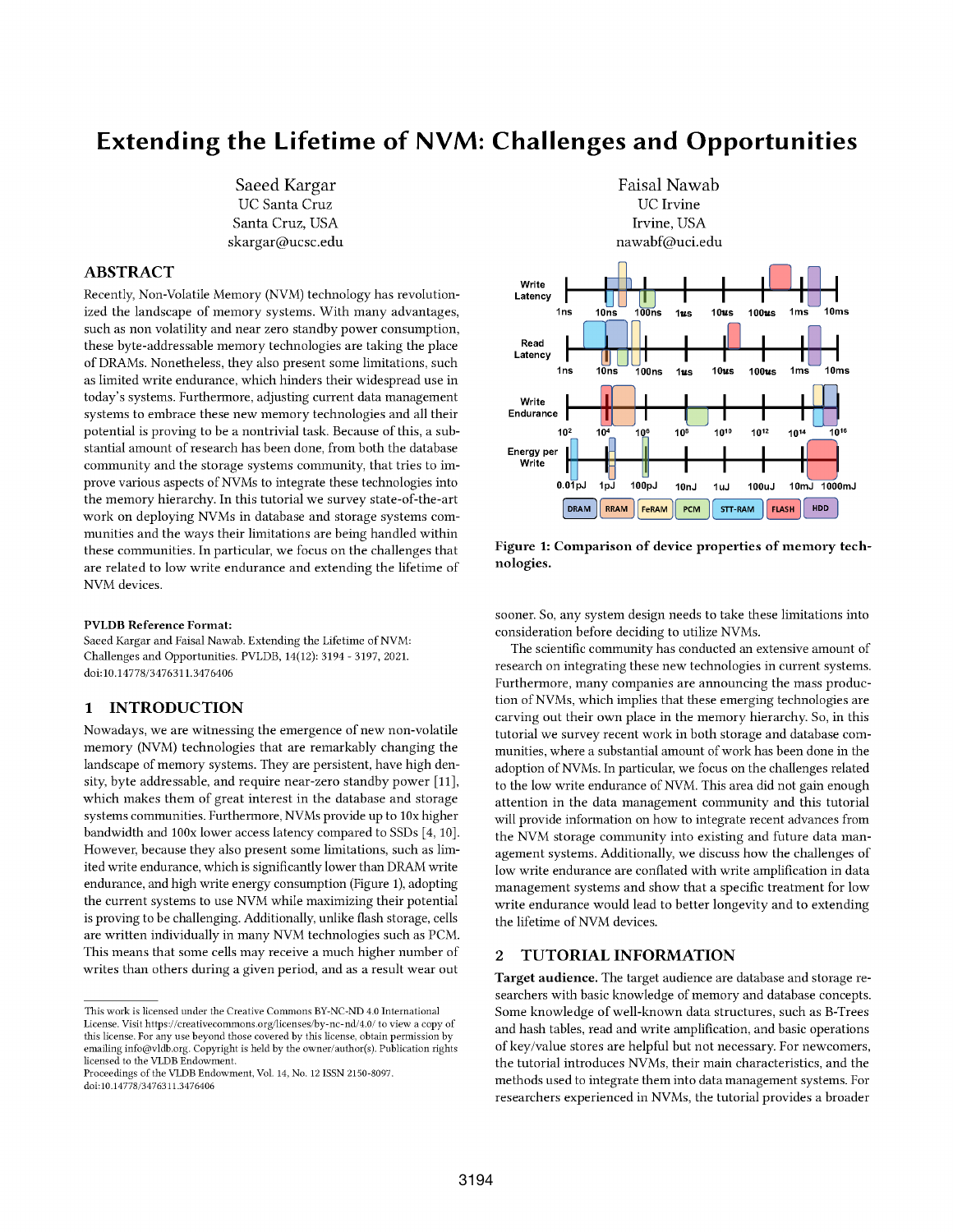view of NVM research beyond the work within the data management community. Generally, by introducing NVMs and their huge potential, we aim to enable researchers from different fields, such as Edge computing, data analysis, AI, and others, to extend their work and experience by using NVMs, which is possible by having better understanding of NVMs and their main challenges, especially in terms of their limited write endurance and high write energy consumption. To provide more depth to the presented topics, for each part we highlight and discuss in more details one or two representative systems.

Tutorial time and structure. The target length of the tutorial is 1.5 hours and it is divided into four sections: (1) Introduction (Section 1): This section introduces the unique characteristics of NVMs and the salient challenges of low write endurance and high energy consumption. It also showcases how NVMs are used in current data management systems. (2) Overcoming low write endurance via write amplification reduction (Section 3.1): This section shows the method that is typically adopted in data management systems which conflates write amplification reduction with improving write endurance. We will show how write amplification reduction helps in overcoming low write endurance and how it misses opportunities to improve write endurance further by conflating the two problems. (3) Overcoming low write endurance via local write optimizations (Section 3.2): This section consists of storage and software techniques that are designed specifically to overcome low write endurance via tecniques that aims at minimizing bit flips in the NVM device. (4) Overcoming low write endurance via memoryawareness (section 3.3): This section presents a recent technique that aims to overcome the problem of low write endurance by judiciously selecting memory locations for new writes with the goal of reducing bit flips.

## 3 TUTORIAL OUTLINE

In this work, we present the main concerns, challenges, and limitations of state-of-the-art methods that have utilized NVMs in their designs by dividing them into three main groups based on the trends and solutions they propose to solve the problem of low write endurance. We also identify the short- and long-term research opportunities in this space.

#### 3.1 Reducing write amplification

Many data storage and indexing solutions target the reduction of write amplification to optimize the utilization of I/O bandwidth. This is done via various techniques, including delaying the consolidation of writes [15, 18], caching [2, 5, 26], and others [30]. With the introduction of NVM to the memory hierarchy, it turns out that reducing write amplification can have the positive side-effect of increasing NVM write endurance since less data is written. However, this is not an easy task to do due to the fact that all the existing data structures and database systems have been designed for DRAMs and HDDs, where the challenges of the lifespan of memory segments and the energy consumption of writes are not as significant in DRAM/HDD as they are in NVM. However, as discussed before, when it comes to NVMs, write operation needs to be performed

wisely. So, the proposed methods in this group reduce the write amplification in an attempt to decrease the average number of updated cells and as a result increases the lifetime of NVMs.

To achieve this, many methods re-design existing data structures and database systems to mitigate the write amplification issue caused by them instead of designing and building new ones from scratch. The reason behind this is that existing data structures and database systems have undergone decades of research that makes them extremely efficient and makes building alternatives from scratch an arduous task.

Log-Structured Merge-tree (LSM-tree) is one of those data structures that has been widely adopted for use in the storage layer of modern NoSQL systems, and as a result, has attracted a large body of research, from both the database community and the storage systems community, that try to improve various aspects of LSM-trees by using NVMs [7, 15, 20]. NoveLSM [15] is one of these methods. This method is a persistent LSM-based key-value storage system designed to take advantage of having a non-volatile memory in its design. To tackle NVM's limited write endurance, NoveLSM comes up with a new design, where only the parts of the key/value store that do not need to be changed frequently, such as immutable memtables, are handled by NVM. On the other hand, other parts, such as mutable memtables, which need constant updates and data movements, are placed on DRAM, which do not have any restrictions on write operation. WiscKey [20] is another work, which proposes a persistent LSM-tree-based key-value store, which has been derived from the popular LSM-tree implementation, LevelDB. Although, like the other methods in this category, WiscKey focuses on decreasing write amplification, it achieve this through a different and simple way, which is separating keys from values. This method observes that since the indexing is done by keys, and not values, they do not need to be bundled together when they are stored in the LSM-tree. So, in this method, only keys are kept sorted in the LSM-tree, while values are stored separately in a log. Through this insight, they have reduced write amplification by avoiding the unnecessary movement of values while sorting. Although this technique is originally proposed for SSDs, it can be generalized to storage class memories, which suffer from the same limitation.

Another data structure that has been redesigned to utilize NVMs is B+-Trees, which is used widely in K/V data stores [5, 12]. Fingerprinting Persistent Tree (FPTree) [26] is a hybrid SCM-DRAM persistent and concurrent B+-Tree that is designed specifically for NVMs. This method aims to decrease write amplification on NVMs. To do so, in this method, leaf nodes are persisted in SCM while inner nodes are placed in DRAM and rebuilt upon recovery.

Hash-based indexing structures have also been good candidates to utilize NVMs due to their nature of typically causing high write amplification and that they are vastly used in various applications and systems [13, 22, 28, 30]. A lot of effort has been made to improve hash-based indexing structures for byte-addressable persistent memory, and almost all of them focus on decreasing the write amplification to reach their goal. Path hashing [30] is an example of these hash-based indexes, which is designed specifically for NVMs. The basic idea of path hashing is to leverage a position sharing method to resolve the hash-collision problem, which usually results in a high number of extra writes or write amplifications.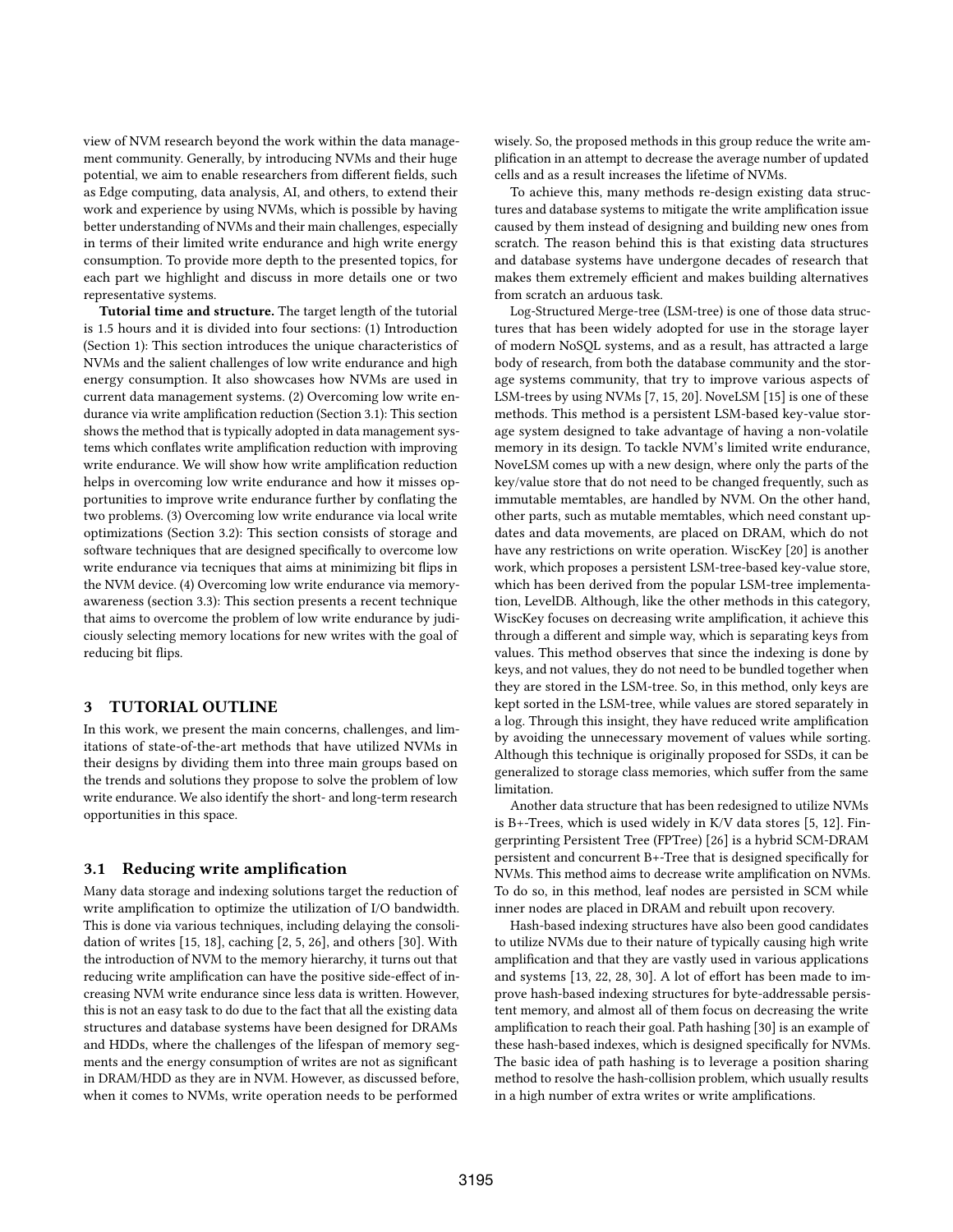In [3], the authors designed new data structures based on the idea of pointer distance. In this method, instead of building a doublylinked list, for instance, XOR linked lists are used, which allows each node to store only the XOR between the previous and next node instead of storing the previous and next nodes. Storing the XOR of two pointers, which are likely to contain similar higher-order bits, can lead to reducing the number of bit flips.

#### 3.2 Local write optimizations

In the NVM storage community, this method has been one of the simplest and most effective in dealing with the limitations of NVMs. So, there has been a large body of research that uses various types of this method in their works. In this category, there are various techniques, such as caching [2, 5, 26] and the Read-Before-Write (RBW) technique [29], to decrease the number of bit flips.

RBW is one of the most popular techniques, which has been widely utilized by various approaches [1, 6, 8, 14, 27], to reduce the number of bit flips is the Read-Before-Write (RBW) technique [29], in which the content of an old memory block is read before it is overwritten with the new data. This technique replaces each NVM write operation with a more efficient read-modify-write operation. Reading before writing allows comparing the bits of the old and new data, updating only the bits that differ.

Flip-n-Write (FNW) [6] is one of the most popular methods and became the building block of many other techniques in this area. This method compares the current content of the memory location (the old data) with the content to-be-written (the new data). This enables FNW to decide whether to write the new data in its original format or to flip it before writing it if that leads to reducing the number of bit flips. (A flag is used so that future operations know whether to flip the content before reading.) This method guarantees that the number of bit flips in NVM is always less than half the total number of written bits (excluding the flag bit).

DCW [8] finds common patterns and then compresses data to reduce the number of bit flips in NVM. Like Flip-N-Write, DCW replaces a write operation with a read-modify-write process. It starts comparing the new data and the old data from the first bit to the last one. The most significant difference between DCW and Frip-N-Write is that in DCW, the maximum number of bit flips is still N (the word width).

Captopril [14] is another recent proposal for reducing bit flips in NVMs. This method masks some "hot locations", where bits are flipped more, to reduce the number of bit flips. In this method, the authors compare every write with 4 predefined sequences of bits to decide which bits need to be flipped and which ones need to be written in their original form. This method suffers from relatively high overhead. More importantly, it is rigid and would only work on predefined applications.

Flip-Mirror-Rotate [27] is another method that is built upon Flip-N-Write [6] and FPC [1] to reduce the number of flipped bits. Like Captopril, this method uses only predefined patterns to mask some bits, which means it would only work on predefined applications.

MinShift [21] proposes reduces the total number of update bits to SCMs. The main idea of this method is that if the hamming distance falls between two specific bounds, the new data is rotated to change the hamming distance. Although this method is simple, it suffers from high overhead.

In [9], the authors use a combination of MinShift and Flip-N-Write to decrease the number of written bits. They compute the minimum amount of some possible states to choose a pattern to encode the data. This method has advantages and disadvantages of both methods.

All these methods offer different advantages and disadvantages. These methods invite exploring how they can be integrated with existing data management systems to enable them to improve the lifetime of NVMs. Some of these methods are independent from the application (and often implemented as a hardware method) which means that augmenting them within existing data management systems is a straight-forward task. Other approaches—especially ones based on masking—require domain knowledge on the application using them. There is an opportunity for data management researchers to find ways to adapt these methods to work with existing data management systems. This would entail learning the write patterns of data management systems and translating this knowledge into appropriate masking techniques that are based on the methods presented above.

#### 3.3 Memory-awareness

Although reducing write amplification is a promising way to extend the NVMs' lifespan, it does not necessarily lead to the best opportunities to reduce bit flipping and increasing write endurance [3, 16]. This is because—unlike flash—NVM cells are written individually, which means that the number of flipped bits is more important to optimize than the number of written words [3]. Therefore, focusing on reducing bit flips is a viable solution that can both save energy and extend the life of NVMs. Although focusing on bit flipping reduction technique seems a reasonable choice, the methods in this category (Section 3.2) fail to achieve its full potential because the existing methods miss a crucial opportunity. Prior methods pick the memory location for a write operation arbitrarily (new data items select an arbitrary location in memory, and updates to data items overwrite the previously-chosen location.) This misses the opportunity to judiciously pick a memory location that is similar to the value to be written. When the new value and the value to be overwritten are similar, this means that the number of bit flips is going to be lower. Reducing the number of bit flips increases write endurance and reduces power consumption. This approach is called memory awareness.

The first memory-aware method that has been proposed to extend the lifespan of NVMs is called Predict and Write (PNW) [16], which is a K/V store that is designed specifically for NVMs. This method uses a clustering-based approach to extend the lifetime of NVMs using machine learning. Writes are directed to clusters with similar content to reduce the number of bit flips. Like the previous methods in Section 3.2, PNW also targets bit flip reduction but through software techniques. PNW decreases the number of bit flips for PUT/UPDATE operations by determining the best memory location an updated value should be written to. This method leverages the indirection level of K/V-stores to freely choose the target memory location for any given write based on its value. In this method, NVM addresses are organized in a dynamic address pool